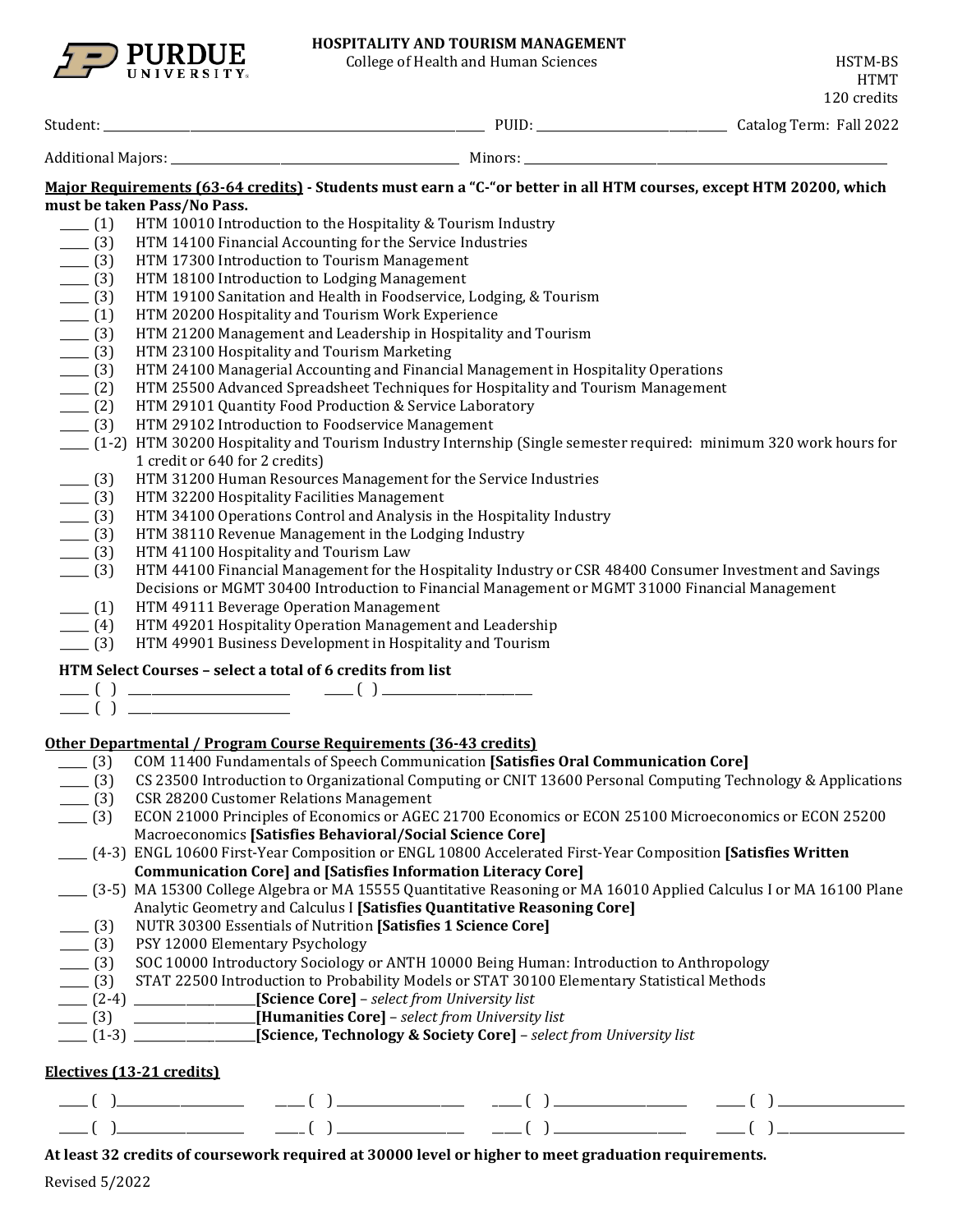## **HTM Select Course List (6 credits)**

HTM 31100 Procurement Management for Foodservice (3 credits) HTM 31400 Franchising (3 credits) HTM 31500 Club Management and Operations (3 credits) HTM 31700 Business Etiquette for Managers (1 credit) HTM 33100 Hospitality and Tourism Sales and Service (3 credits) HTM 35100 E-Business for the Hospitality Sector (3 credits) HTM 36200 Event and Meeting Management (3 credits) HTM 37000 Sustainable Tourism and Responsible Travel (3 credits) HTM 37200 Global Tourism Geography (3 credits) HTM 39001 Undergraduate Research in Hospitality and Tourism Management (0-6 credits) HTM 39200 Classical Cuisine (1 credit) HTM 39800 Approved Study Abroad Experience (1-6 credits) HTM 46200 Advanced Event and Meeting Management (3 credits) HTM 49110 Wine Sommelier Certification (1 credits) HTM 49112 Management and Service of Beverage Alcohol (2 credits) HTM 52200 Foodservice Equipment and Facility Design (4 credits) HTM 53100 Hospitality and Tourism Marketing II (3 credits) HTM 54100 Advanced Hospitality Accounting and Finance Systems (3 credits)

# **OPTIONAL CONCENTRATIONS**

Environmental Sustainability Concentration (ENSU)

Total Credits: In addition to HTM 370000 - Sustainable Tourism and Responsible Travel, the student must select three courses (9 credits) from the list below. Total of 12 credits.

FNR 12500 Environmental Science and Conservation

PHIL 29000 Environmental Ethics

POL 22300 Introduction to Environmental Policy

POL 32300 Comparative Environmental Policy

POL 32700 Global Green Politics

POL 42300 International Environmental Policy

## Hospitality Facilities Design and Management Concentration (HFDM)

Total Credits: Select four courses, 12 credits, from the list below. BCM 23000 - Mechanical and Electrical Systems CM 10000 - Introduction to Construction Management HTM 52200 - Foodservice Equipment and Facility Design IET 21400 - Introduction to Supply Chain Management Technology IET 33520 - Human Factors for Technology Systems IET 34250 - Purchasing and Contract Management LA 10110 - Survey of Landscape Architecture NRES 12500 - Environmental Science and Conservation TLI 21300 - Project Management

## Marketing and Sales Concentration (MRSL)

Total Credits: In addition to completing HTM 33100 - Hospitality and Tourism Sales and Service, students must select three courses listed below for a total of 12 credits.

COM 25300 - Introduction to Public Relations

COM 25600 - Introduction to Advertising

CSR 31500 - Relationship Selling

CSR 33100 - Consumer Behavior

CSR 33200 - Cross-Cultural Marketing and International Retailing

CSR 34400 - Fundamentals of Negotiations

HTM 53100 - Hospitality and Tourism Marketing II

IET 21400 - Introduction to Supply Chain Management Technology

IET 34300 - Technical and Service Selling

IET 34350 - Business to Business Sales Management

MGMT 32300 – Principles of Marketing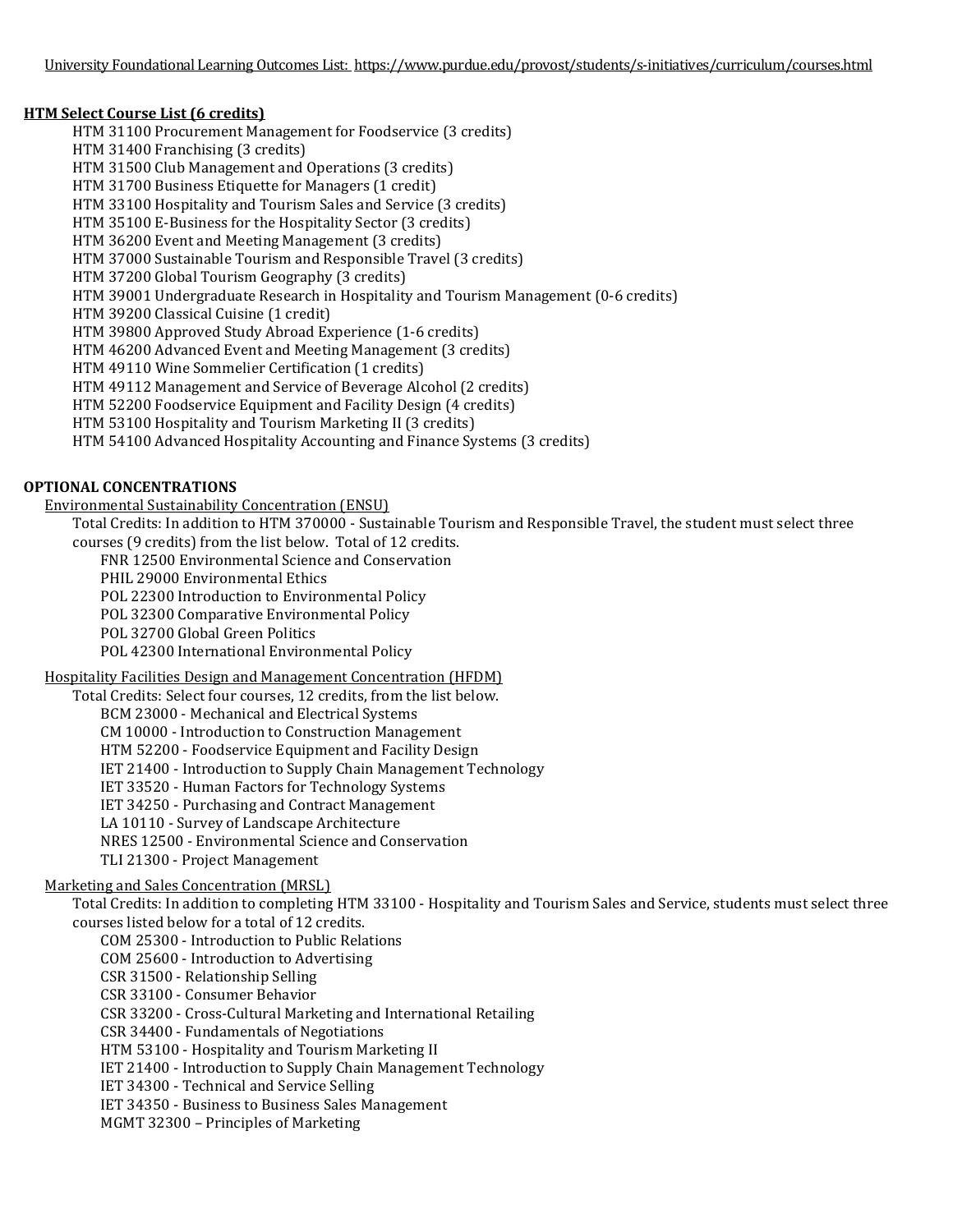#### Finance for HTM (FMGT)

Total Credits: 15. A grade of a C- or better must be earned in any course used to satisfy the concentration. There are four topic areas currently required by the HTM major that will serve as the foundation for this concentration. Each of those areas have two courses that meet both HTM and Krannert School of Management requirements.

- 1. An introductory economics course (3 credits) ECON 21000 - Principles of Economics ECON 25100 - Microeconomics
- 2. An introductory financial accounting course (3 credits) HTM 14100 - Financial Accounting for the Service Industries MGMT 20000 - Introductory Accounting
- 3. An introductory managerial accounting course (3 credits) HTM 24100 - Managerial Accounting and Financial Management In Hospitality Operations MGMT 20100 - Management Accounting I (Pre-req MGMT 20000)
- 4. An introductory probability or introductory statistics course (3 credits) STAT 22500 - Introduction To Probability Models (Pre-req MA 16100, MA 16200, MA 16500, MA 16600, MA 22400, MA 23000, MA 23200, MA 16020, MA 22200, or MA 16021) STAT 30100 - Elementary Statistical Methods

#### Required course for concentration (3 credits)

MGMT 31000 - Financial Management (Pre-req ECON 21000 or ECON 25100, MGMT 20100 or HTM 24100, STAT 22500 or STAT 30100)

Select four of the following upper division management electives: (12 credits)

- MGMT 41100 Investment Management (Pre-req MGMT 31000) (3 credits)
- MGMT 41200 Financial Institutions and Markets (Pre-req MGMT 31000) (3 credits)
- MGMT 41300 Corporate Finance (Pre-req MGMT 31000) (3 credits)
- MGMT 41500 International Financial Management (Pre-req MGMT 31000) (3 credits)
- MGMT 41601 Corporate Mergers and Acquisitions (Pre-req MGMT 31000) (3 credits)

Non-Krannert students must complete the Request to Enroll in an Upper Level Krannert Course on the Krannert School of Management website for permission to register for these upper-division classes.

A student may elect the Pass / Not-Pass (P/NP) grading option for elective courses only, unless an academic unit requires that a specific departmental course/s be taken P/NP. Students may elect to take University Core Curriculum courses P/NP; however, some major Plans of Study require courses that also fulfill UCC foundational outcomes. In such cases, students may not elect the P/NP option. A maximum of 24 credits of elective courses under the P/NP grading option can be used toward graduation requirements. For further information, students should refer to the College of Health and Human Sciences P/NP Policy.

Students are encouraged to use this advising worksheet as a resource when planning progress toward completion of degree requirements. An Academic Advisor may be contacted for assistance in interpreting this worksheet. This worksheet is not an academic transcript, and it is not official notification of completion of degree or certificate requirements. The University Catalog is the authoritative source for displaying plans of study. The student is ultimately responsible for knowing and completing all degree requirements